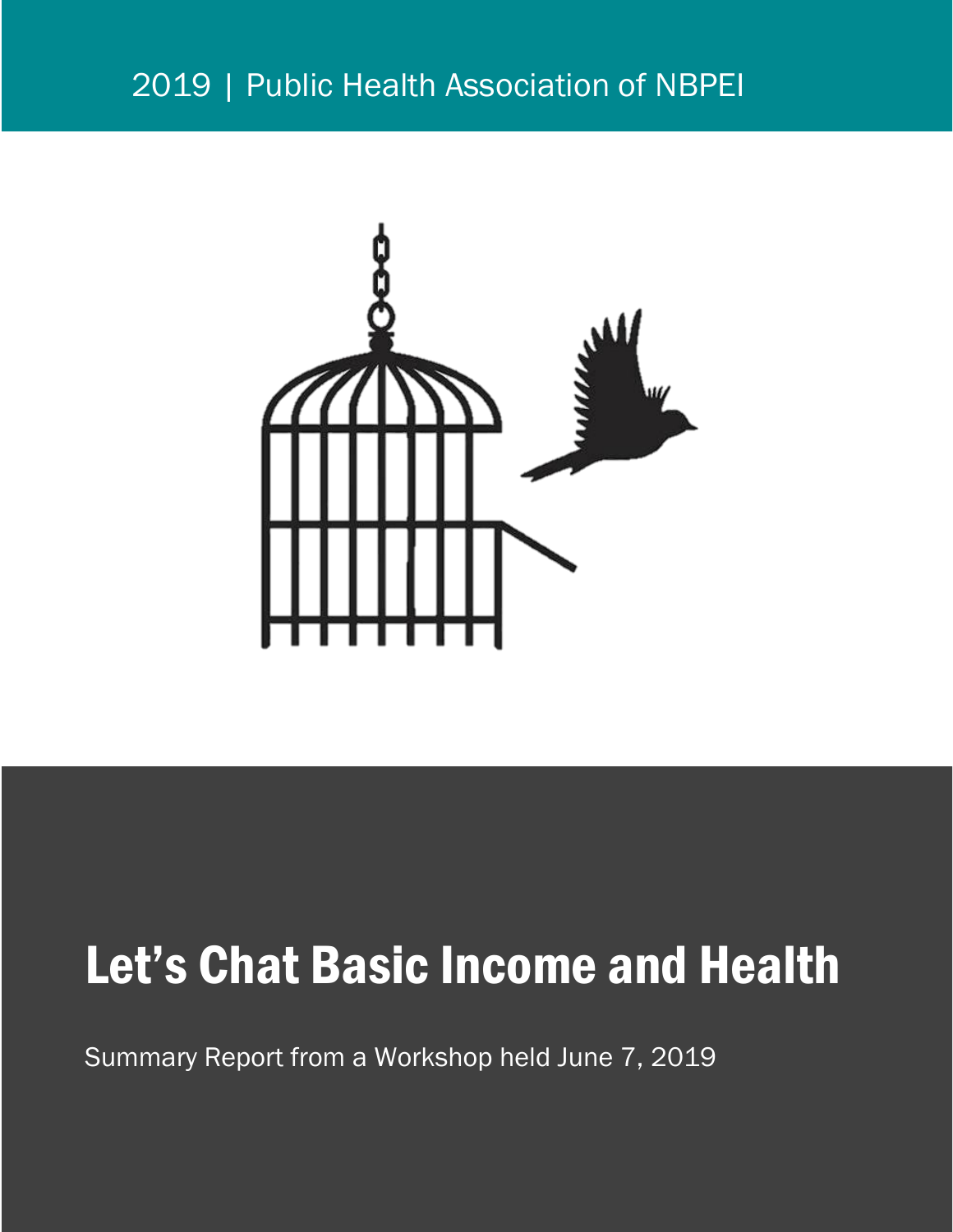# Table of Contents

| 1.0 The Public Health Association of New Brunswick and Prince Edward Island2 |  |
|------------------------------------------------------------------------------|--|
|                                                                              |  |
|                                                                              |  |
|                                                                              |  |
|                                                                              |  |
|                                                                              |  |
|                                                                              |  |
|                                                                              |  |
|                                                                              |  |
|                                                                              |  |
| 4.5 Prompts 1-3: Health Indicators, Community Members and Associated Values5 |  |
|                                                                              |  |
|                                                                              |  |
|                                                                              |  |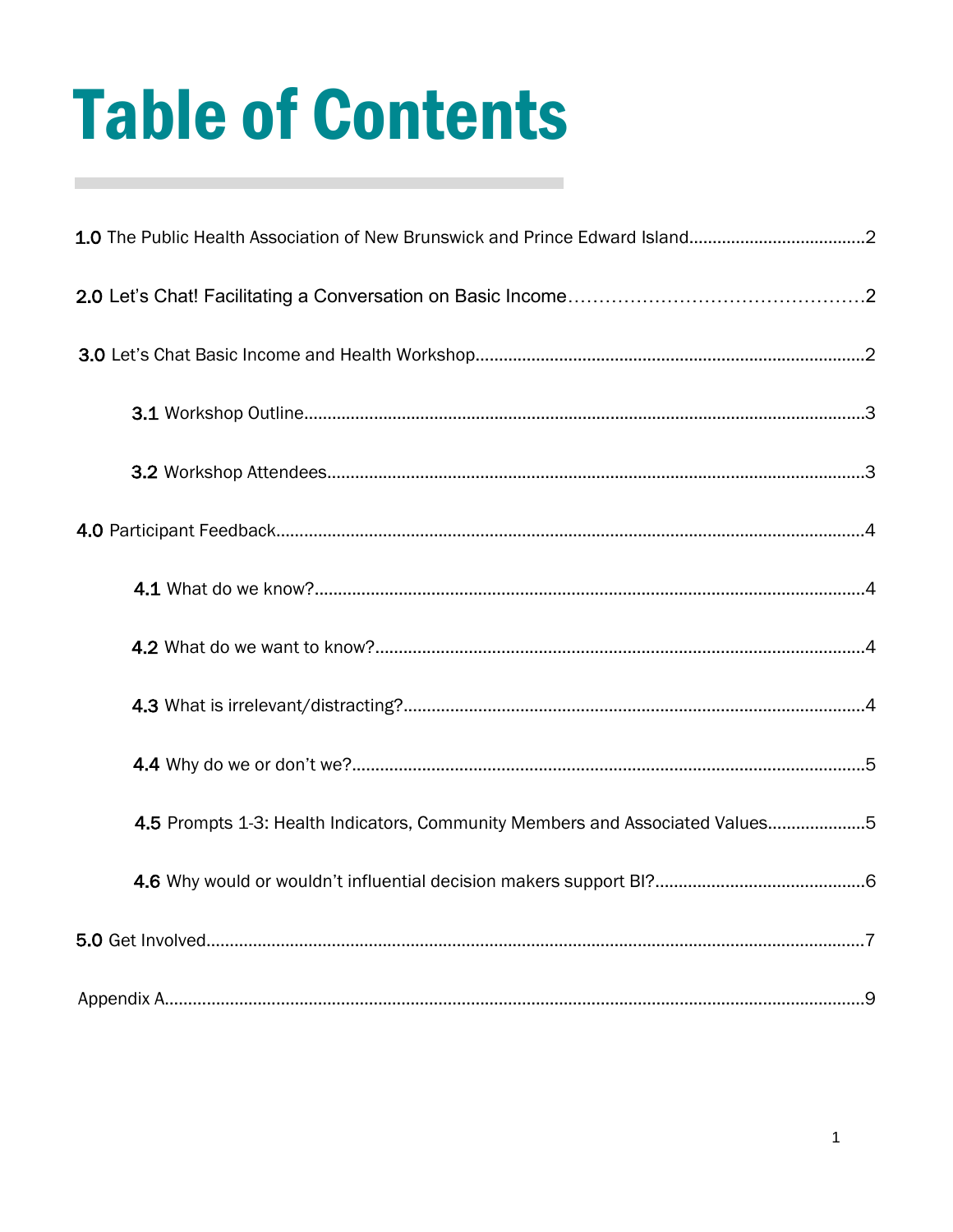#### **1.0 Public Health Association of New Brunswick and Prince Edward Island**

The Public Health Association of New Brunswick and Prince Edward Island (PHA NBPEI) is affiliated with our parent organization, the [Canadian Public Health Association,](http://www.cpha.ca/en/default.aspx) a leading independent, non-profit voice for public health in Canada. PHA NBPEI is a volunteer-run organization of professionals working in various fields related to public health and population health. Our organization aims to improve the health of NB and PEI populations through *advocacy*, *education*, and *leadership*.

#### PHA NBPEI Mission:

The PHA-NBPEI members believe in universal and equitable access to the basic conditions that are necessary to achieve health for all. The Branch's mission is to advocate for the improvement and maintenance of personal and community health according to the public health principles of disease prevention, health promotion and protection, and healthy public policy.

To learn more about the association please visit:<http://www.nbpeipublichealth.ca/>

#### **2.0 Let's Chat! Facilitating a Conversation on Basic Income**

Understanding the strong correlation between income and health and the importance of the discourse happening across Canada about a basic income guarantee and its potential impact on health, the PHA NBPEI wanted to help facilitate more of this discussion within our respective provinces. Beginning in the Spring of 2018, PHA NBPEI set out to:

- 1. build understanding around the concept of basic income
- 2. build understanding around the various models of basic income
- 3. showcase how basic income models function in other jurisdictions with a focus on outcomes
- 4. build understanding around what basic income means for population health status
- 5. advocate for governments, NGOs and our communities to join us in this conversation
- 6. contribute to the current, national conversation around basic income

#### **3.0 Let's Chat Basic Income and Health Workshop**

The *Let's Chat Basic Income and Health* Workshop was held on June 7, 2019 in Moncton New Brunswick. The workshop was an interactive day to learn more about a basic Income Guarantee and its potential impacts on Health. The event was designed to engage and drew on material from the BIG experience; a multimedia storytelling experience designed to help audience members understand and relate to the idea of a basic income<sup>i</sup>. This was followed by a workshop that explored potential basic income policies in the context of NBPEI. This workshop called *"Basic income: An idea whose time has come? An interactive workshop to build public health"* was modified from an existing workshop offered at the Canadian Public Health Association 2019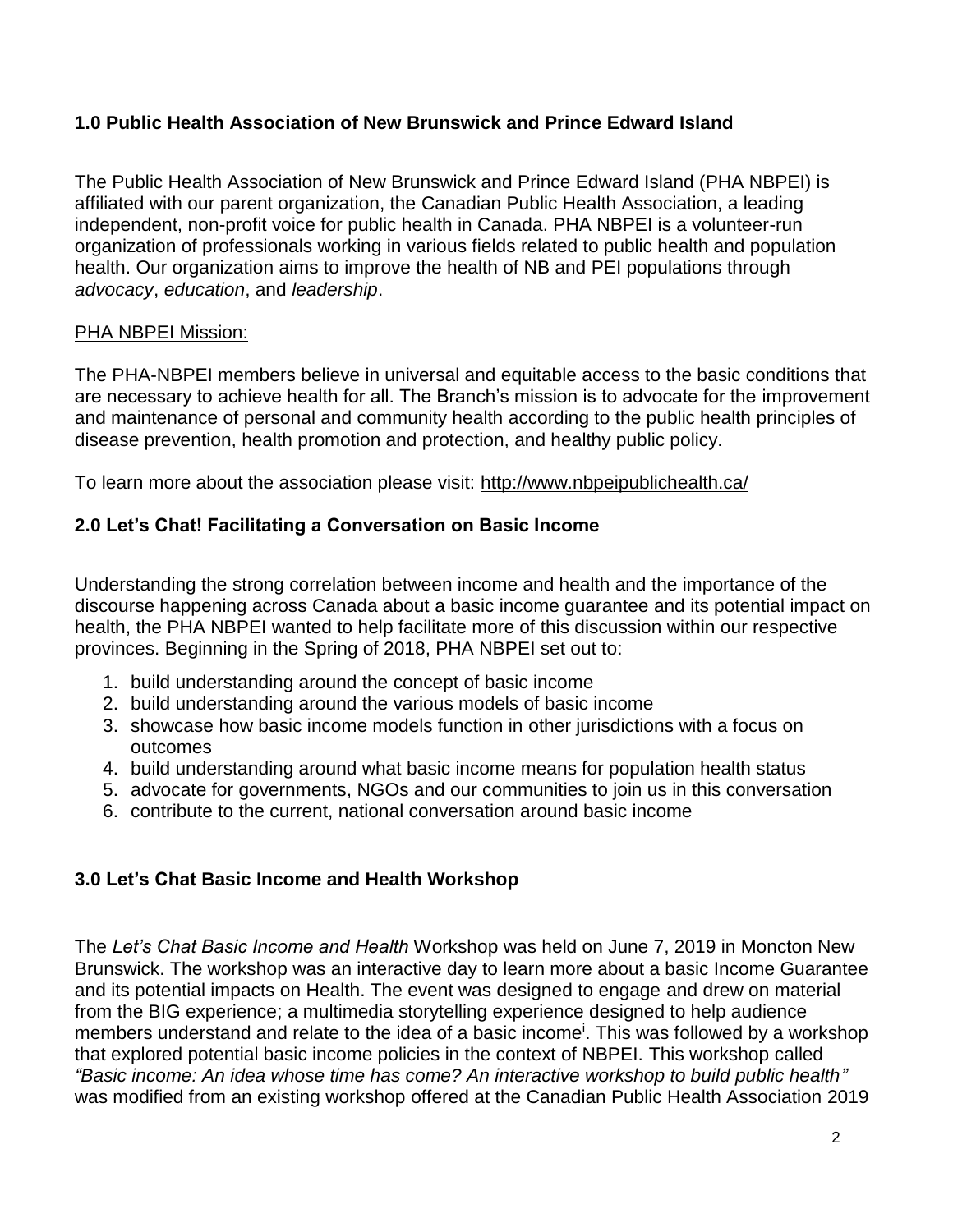conference<sup>ii</sup>. The event was targeted at anyone who wished to participate in a conversation about building an economy that meets the basic needs of everyone.

Workshop partners included PHA NBPEI, Basic Income New Brunswick, and the PEI Working Group for Livable Income. Working group members were:

- Christine deJong PHA NBPEI Treasurer
- Allison Holland PHA NBPEI President
- Nathan Taylor Basic Income Consultant
- Ryan Murray PHA NBPEI Student Board Member & Member of the PEI Working Group for Livable Income
- Armond Bannister Basic Income New Brunswick Network

#### 3.1 Workshop Outline

- 1. Welcome
- 2. Activity: What's in Your wallet
- 3. Basic Income Primer
- 4. Activity 1:2: table
- 5. Film Screening: The Mincome Story
- 6. Lunch
- 7. Meditation: The BIG visioning Meditation
- 8. Town Hall: 5 Question Series
- 9. Making it Real: Activity with Real World Vignettes and Facilitated Discussion
- 10.Closing

#### 3.2 Workshop Attendees

Approximately 70 people attended the workshop and of those, 37 returned an evaluation form. The information below is based on the input from these returned evaluations.

- The majority identified as working in the health sector (55.6%) followed second by NGOs (27.8%).
- All identified as being a resident of New Brunswick
- The most prominent age ranges were 20-24 (22.2%), 30-34 (19.4%) 25-29 (11.1%) and 35-39 (8.3%).
- 91.7% of respondents disagreed with the statement, "the economy works well the way it is"
- 100% agreed that with the statement, "the economy needs to change"
- 64.8% agreed with the statement, "I have the power to change the way things are"
- 72.1% felt the workshop improved their knowledge of basic income,
- 100% feel it is possible to provide a basic income for everyone
- 86.1 % are likely to take recommended actions from the workshop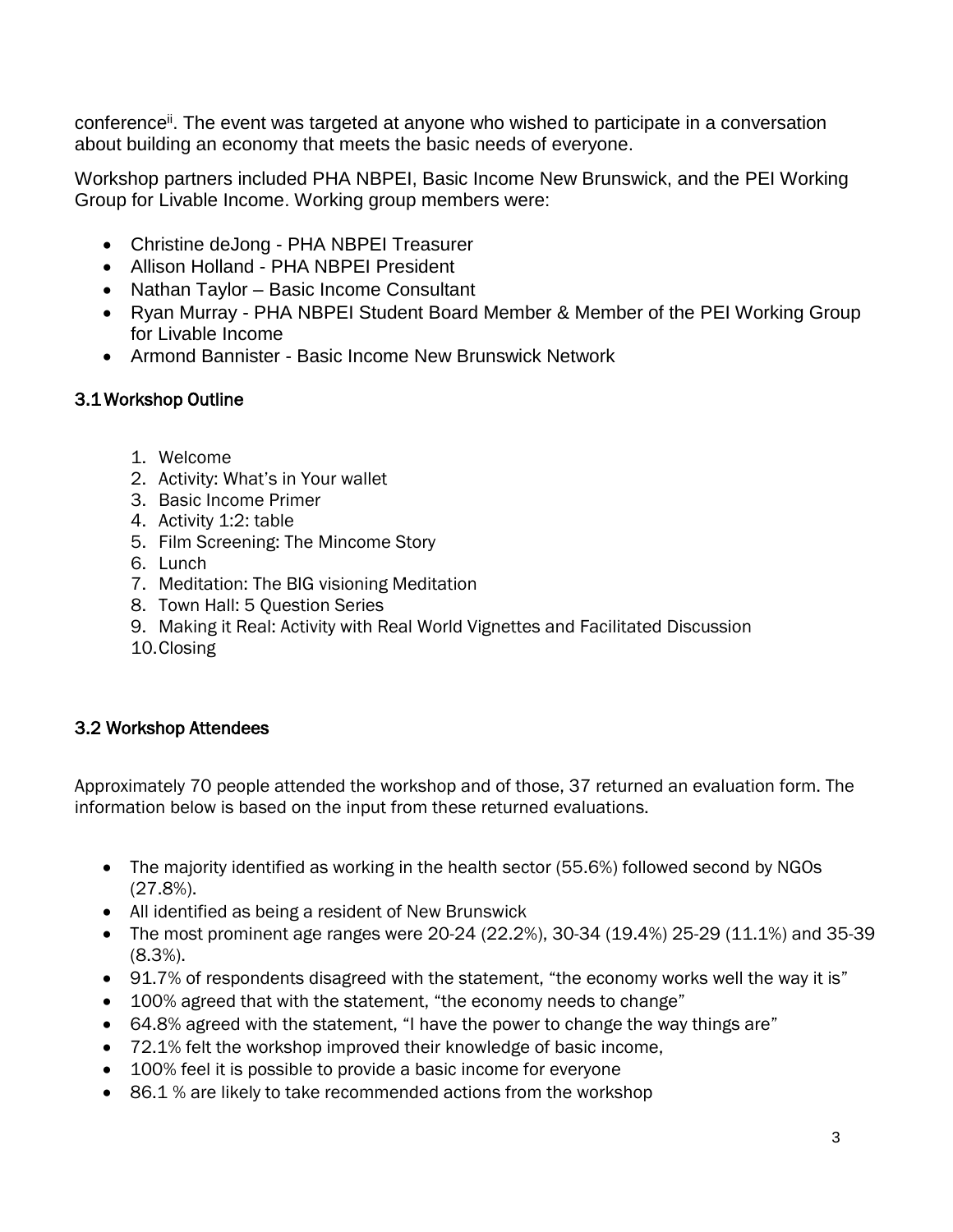#### 4.0 Participant Feedback

During all workshop activities, participants were asked to put their responses to the questions posed (either group or individual responses) on post-its which were collected by the facilitators and placed under the corresponding questions on the wall. This information was compiled, and following data transcription and aggregation, responses were coded inductively to uncover themes. Codes and sub codes were generated throughout analysis and iteratively updated during the construction of the report. This process resulted in the descriptions below. For a full list of all feedback, see Appendix A.

#### 4.1 What do we know?

The majority of responses to this prompt highlighted the positive outcomes of previous Basic Income (BI) experiments and the cost-effectiveness of BI as a policy option. Notably, three barriers were commonly referenced throughout the data generated from the workshop.

- Political buy-in
- Myth busting is still required
- Complex not only one mechanism

#### 4.2 What do we want to know?

According to these responses, participants were concerned with the potential knowable and unknowable outcomes of the policy, how the policy will be implemented/sustained, and how citizens can collectively move this policy from research to action.

Focusing on all of the responses, four questions stood out:

- How would this impact First Nation populations?
- What are the immediate and long-term outcomes of the policy?
- How will this policy be implemented? What changes are necessary to existing policies?
- How can citizens convince policymakers to consider BI?

#### 4.3 What is irrelevant/distracting?

Interestingly, a common concern when it comes to BI was repeatedly referenced as a distraction:

*Assumption about decrease in labor force participation "People would take advantage" "People won't contribute"*

Beyond issues of labour, political issues were the second-most cited distractions.

*"Four-year government change" Government brave enough to implement federally*

Finally, both the cost of the policy and the need for private sector support were deemed irrelevant by some participants or very relevant by others.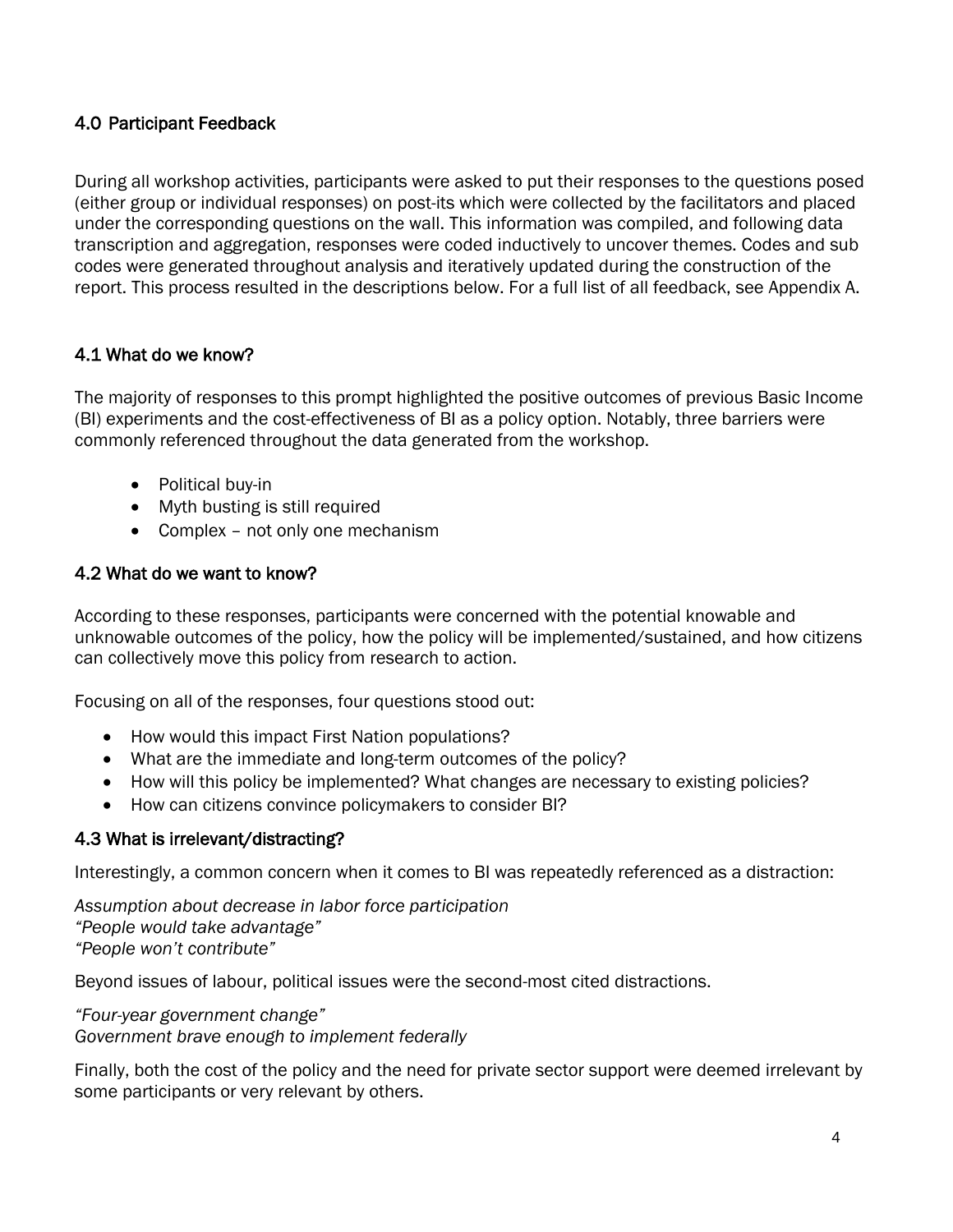#### 4.4 Why do we or don't we?

Participants saw issues regarding public and political perceptions of a BI, and concerns regarding policy design and implementation (Table 1).

|             | <b>Perceptions</b>                                                                                      | <b>Policy Design/Information Concerns</b>                                                                          |
|-------------|---------------------------------------------------------------------------------------------------------|--------------------------------------------------------------------------------------------------------------------|
| Why?        | Its administratively complex but if we did<br>it with OAS and Child Tax Benefit we<br>can figure it out | Use CCB, OAS as model to implement BI                                                                              |
|             | We don't need more studies - just public<br>education                                                   | OAS & Child Benefit are not sufficient to make a<br>large enough \$ impact                                         |
|             | Easier to sell as a "gain" not a "loss"                                                                 | Re-envision services provided by community<br>agencies                                                             |
| Why<br>not? | Need rebuttals to all the political<br>pushback                                                         | Need more info on "needs" in order to establish<br>the basic income amount                                         |
|             | Long term, above the political agenda<br>Party politics                                                 | We need more info on impacts to other policies,<br>jobs, well-being stats in order to inform/educate<br>the public |
|             |                                                                                                         |                                                                                                                    |

#### Table 1. Results from NB/PEI PHA Basic Income Workshop, June 7, 2019. Section 1, Prompt 4.

#### 4.5 Prompts 1-3: Health Indicators, Community Members and Associated Values

Of the indicators reported, housing, chronic health issues, youth, service access and employment were the most often repeated.

*Government forms a barrier to accessing services (more people falling through the cracks because of process)*

*Inequity of services between urban and rural environments (services more to cities and transportation is an issue)*

The rural-urban divide was highlighted throughout several responses, at times alongside New Brunswick-specific issues of youth retention. A number of responses put this rather concisely:

*Exodus of Youth Youth population leaving NB for jobs*

Furthermore, issues of education, food security and an aging population were all reported.

Several priority populations were identified in response to the community member prompt: students, people living without homes, rural communities and people living with a chronic disease or disability. Interestingly, several respondents suggested that the effects of this policy could be widespread throughout all community members.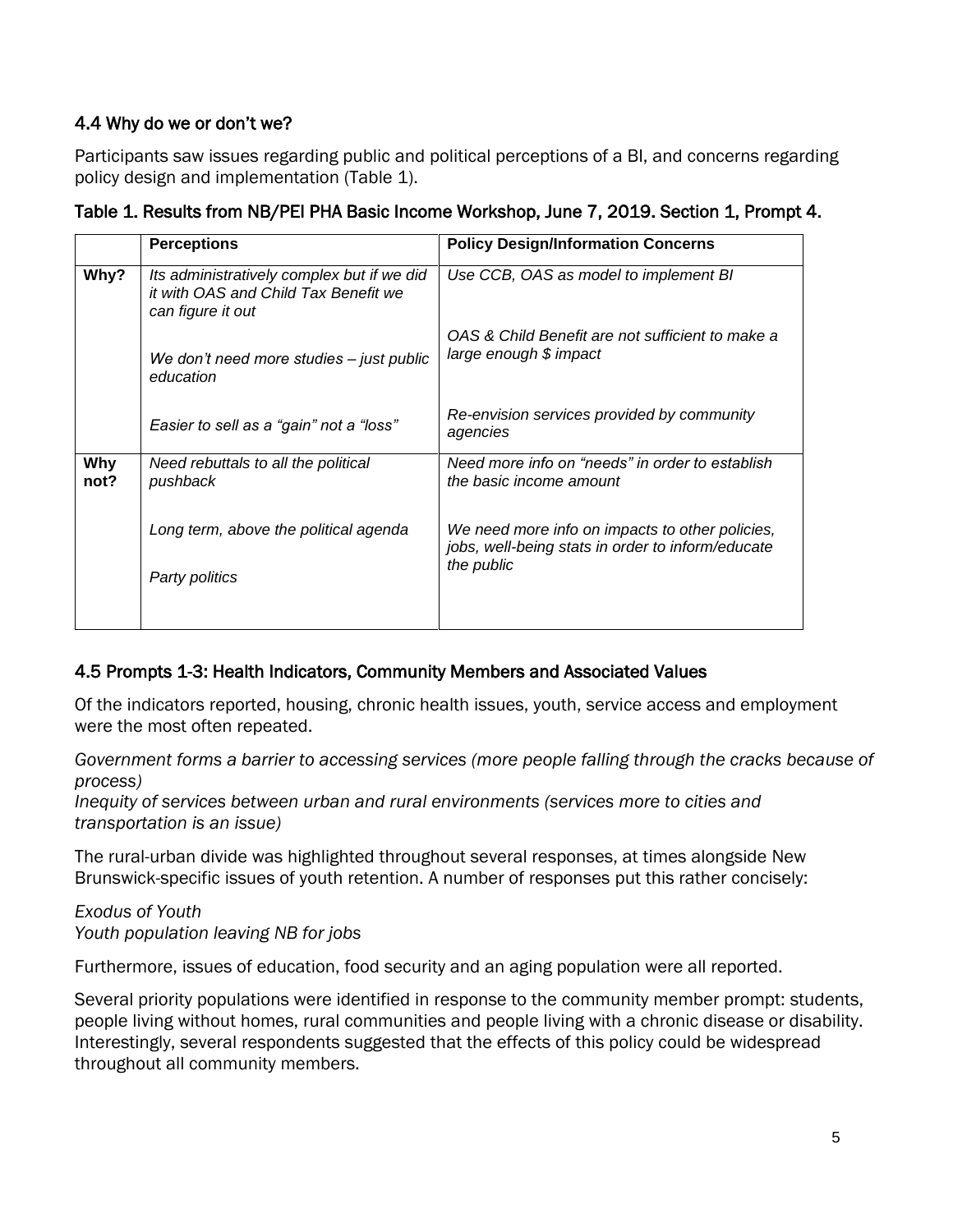The values provided by the participants were diverse yet two major themes emerged. First, a large number of participants identified, directly or indirectly, the potential for a BI to empower individuals to make their own choices.

*Self-determination Self-actualization Empowerment/self-esteem*

Second, participants repeatedly suggested that everyone has inherent value and that a BI would not only empower individuals but would empower communities.

*Increased community capacity Build community capacity Redistribution of skills* 

#### 4.6 Why would or wouldn't influential decision makers support BI?

While Table 2 provides an overview of the responses, one response seemed to capture the essence of the question particularly well.

*What is the win for anyone in politics?*

These results do not, in and of themselves provide an answer but they do provide a roadmap of barriers and opportunities to create a meaningful dialogue with decisionmakers.

|                                          | <b>Information</b>                                                                                                         | <b>Political</b>                                                                                                                                                  | <b>Framing</b>                                                                                                                   |
|------------------------------------------|----------------------------------------------------------------------------------------------------------------------------|-------------------------------------------------------------------------------------------------------------------------------------------------------------------|----------------------------------------------------------------------------------------------------------------------------------|
| Why<br>would<br>they<br>support          | Link cost of programs with<br>reduction of costs of other<br>programs                                                      | Ethical leaders that stand by<br>their principles<br>[IF]<br>Municipal/provincial/Federal<br>government all on board                                              | Investment in your people<br>Could be more cost<br>efficient<br>Believes in basic human<br>rights<br><b>Strong Business case</b> |
| Why<br>would<br>they not<br>support<br>? | Limits career growth<br>Might put them out of a job<br>Too much work<br>Too complicated<br>Can't afford<br>People are lazy | Lack of public support<br>Fear of failure<br>Seen as impossible without<br>federal leadership<br>Re-election overrides common<br>sense<br>Four-year term politics | They must see a direct<br>impact on their lives and/or<br>livelihoods<br>Different values<br>Complex issue                       |

#### Table 2. Results from NB/PEI PHA Basic Income Workshop, June 7, 2019. Section 2, Prompt 4.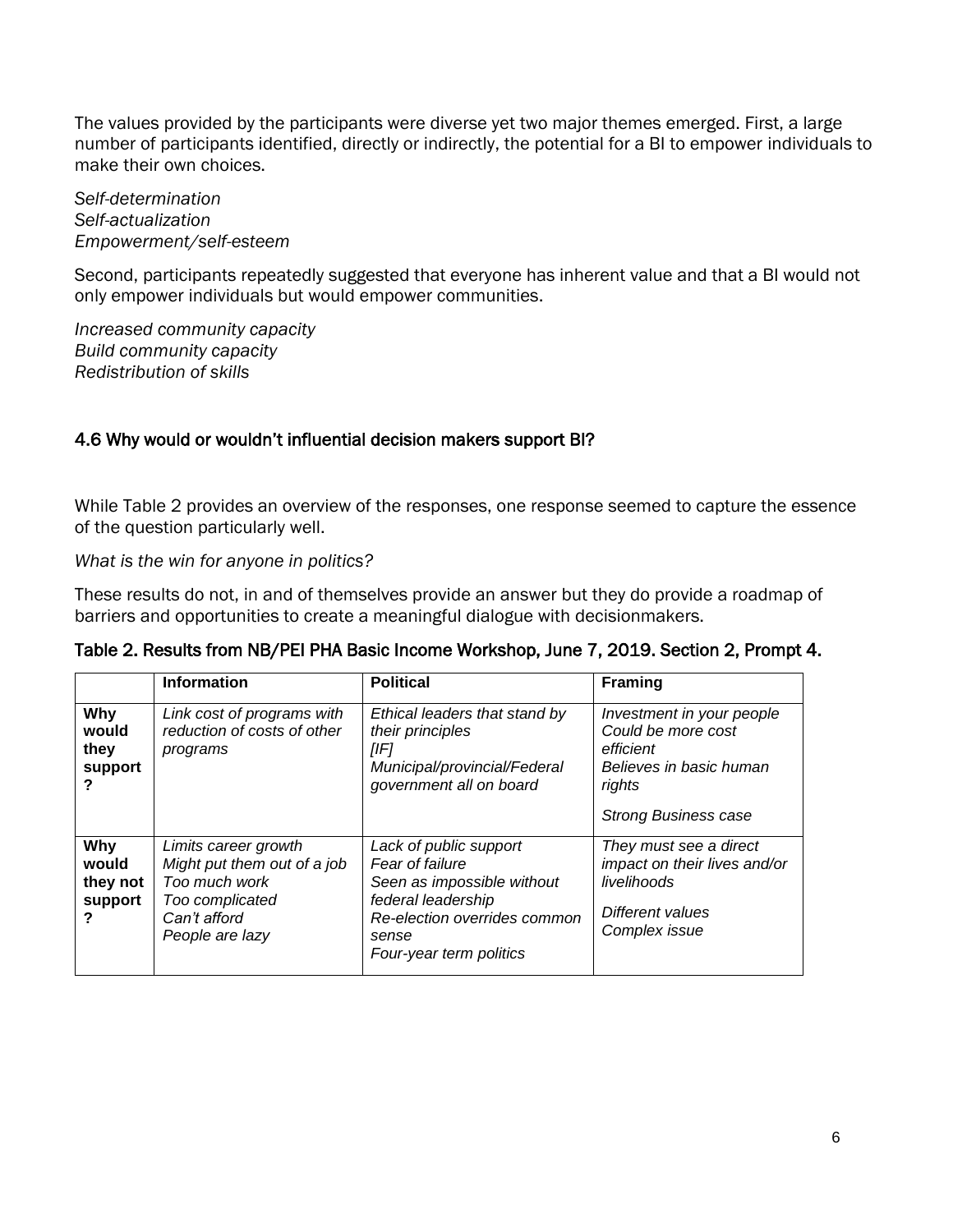#### 5.0Get Involved

There are a number of ways to get involved and stay up-to-date on Basic Income work including:

- Public Health Association of NB PEI<http://www.nbpeipublichealth.ca/>
- Basic Income Canada Network<https://www.basicincomecanada.org/>
- Basic Income Nova Scotia (BIG NS) Facebook: @basicincomeNS
- Basic Income New Brunswick Network<http://www.basicincomenb.ca/>
- PEI Working Group for Liveable Income [https://www.cooperinstitute.ca/Basic-Income-](https://www.cooperinstitute.ca/Basic-Income-Guarantee)**Guarantee**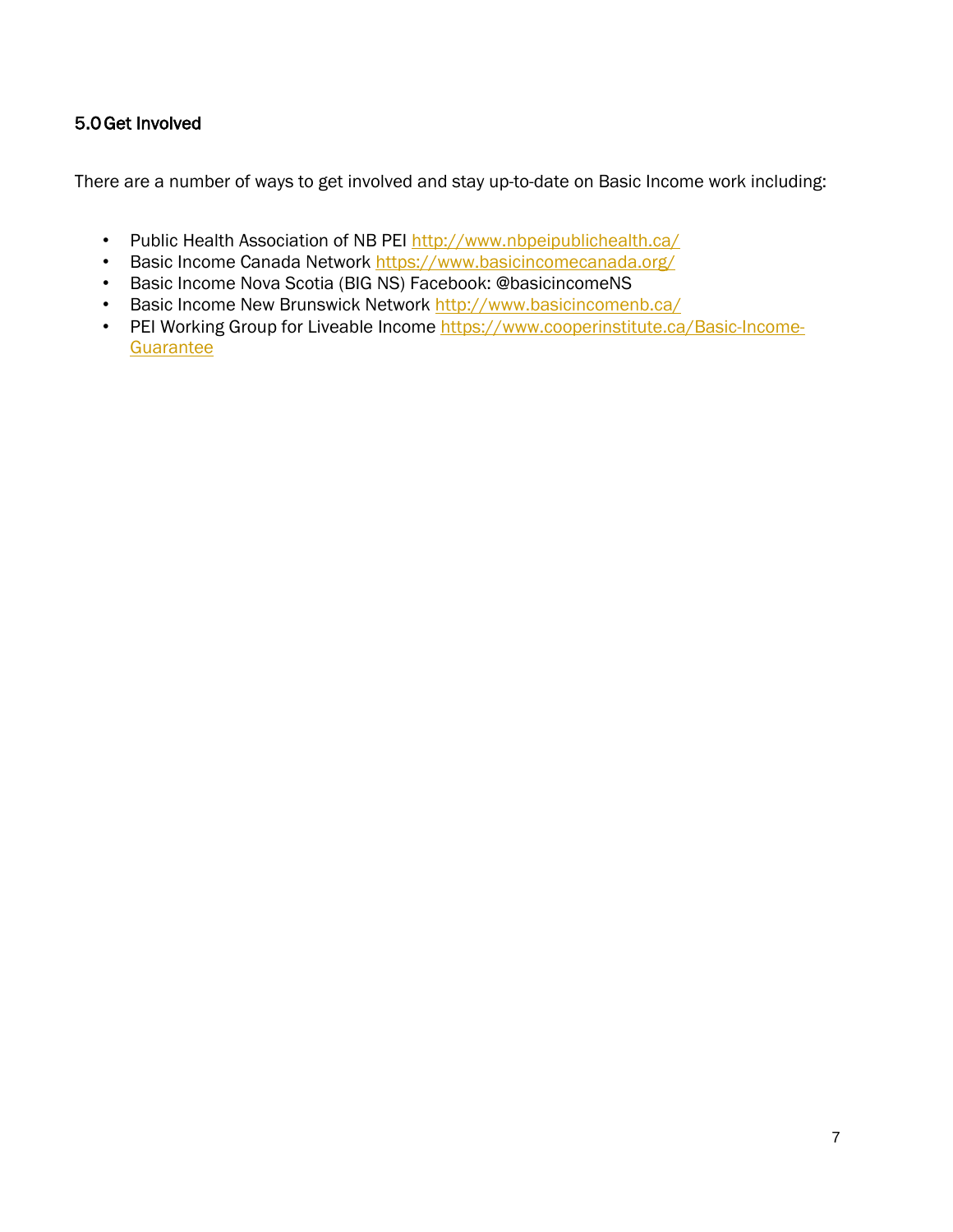<sup>i</sup> The BIG Experience. 2019. *Building a Movement for Universal Basic Income https*[://www.bigexperience.org/](https://www.bigexperience.org/)

ii Canadian Public Health Association 2019 Conference. *Basic income: An idea whose time has come? An interactive workshop to build public health.* <http://ph2019.isilive.ca/calendar/1>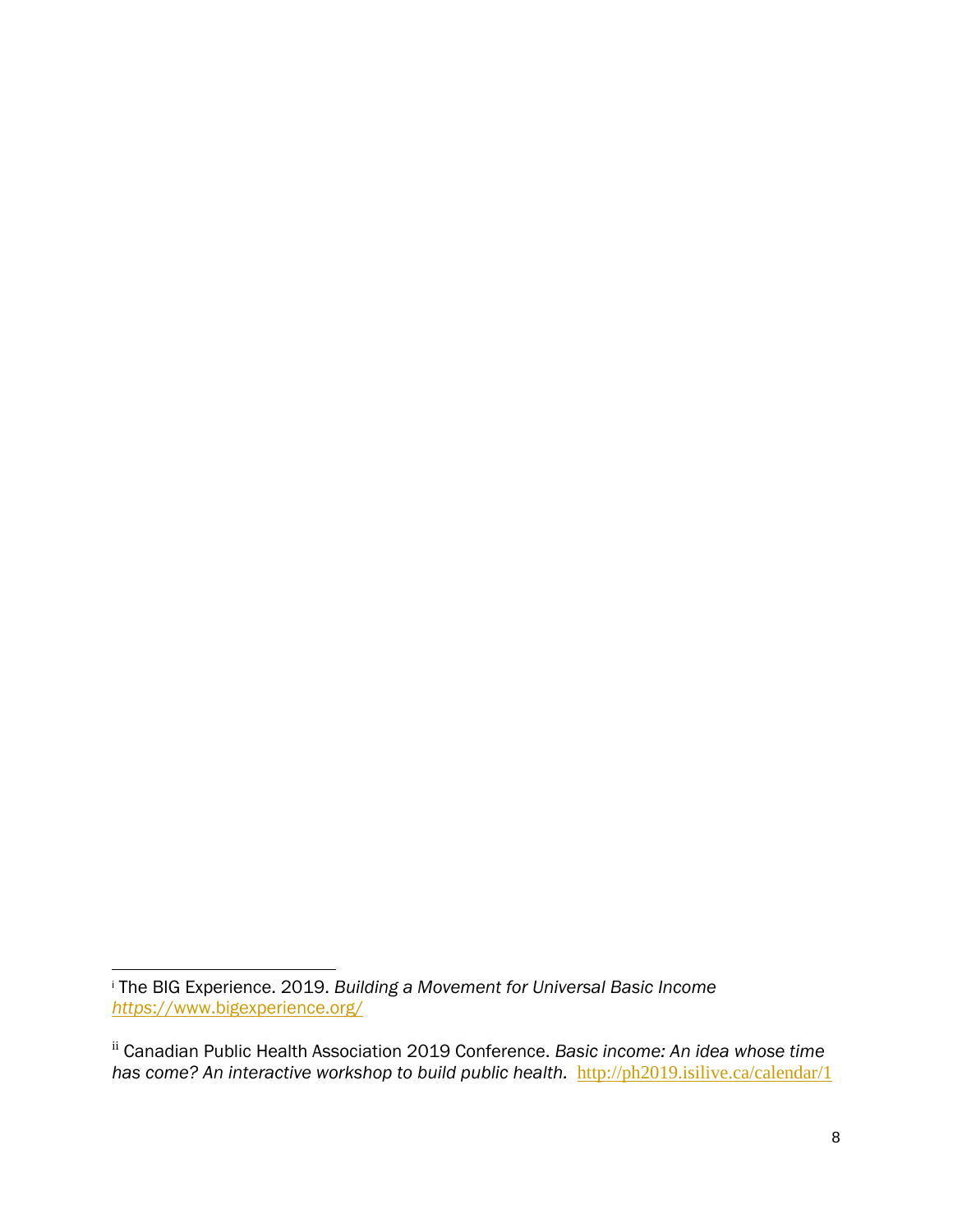#### **Appendix A: Full List of Participant Feedback**

### What do we know?

- Cost-effective
- It is doable

- Its complex
- We know that it works
- We already spend so much on programs that don't work as well
- Pays for itself in the long run
- Investment in people
- Prevention
- Allows creativity, passion and happy at their jobs
- Less fear of losing income
- Basic income to provide security
- Po9litical buy-in?
- Narrow the gap
- Minimal impact on workforce participation
- Decrease in hospitalization
- Decrease in domestic violence
- Improve food security
- Increased high school grad.
- Cost effective
- It's been tested with a pilot and has been proven to work
- Allows people to have peace of mind
- Allows people to make their own choices
- It is a high leverage activity (multiple outcomes)
- Put faith in individuals
- Gov. control / delivery of \$
- Prevention/ upstream
- Dignity/ judgement stigma
- Allows people agency to make decisions for themselves
- May be less expensive to administer than provincial assistance
- Will be necessary to offset the increasing precarious nature of work
- Universal federally issued benefits less benefits less cumbersome to administer then provincial programs
- Would ultimately take pressure off gov. to police, manage and deliver financial programs.
- Put forth business to gov.
- We need advocacy
- Reduced spousal abuse by 30%
- Current system doesn't work
- Don't do a good job for getting a wider network of people involved
- Proven it worked!
- Different models exist
- Education on "benefits" to those beyond our normal contact
- **Universal**
- Political challenges
- Myth busting is still required
- Its not being talked about in social service circles
- Its non-partisan
- Complex not only one mechanism
- Its effective
- It has resulted in reduced crime and better health
- Need public education
- Its not more costly in the long-term
- Its un-conditional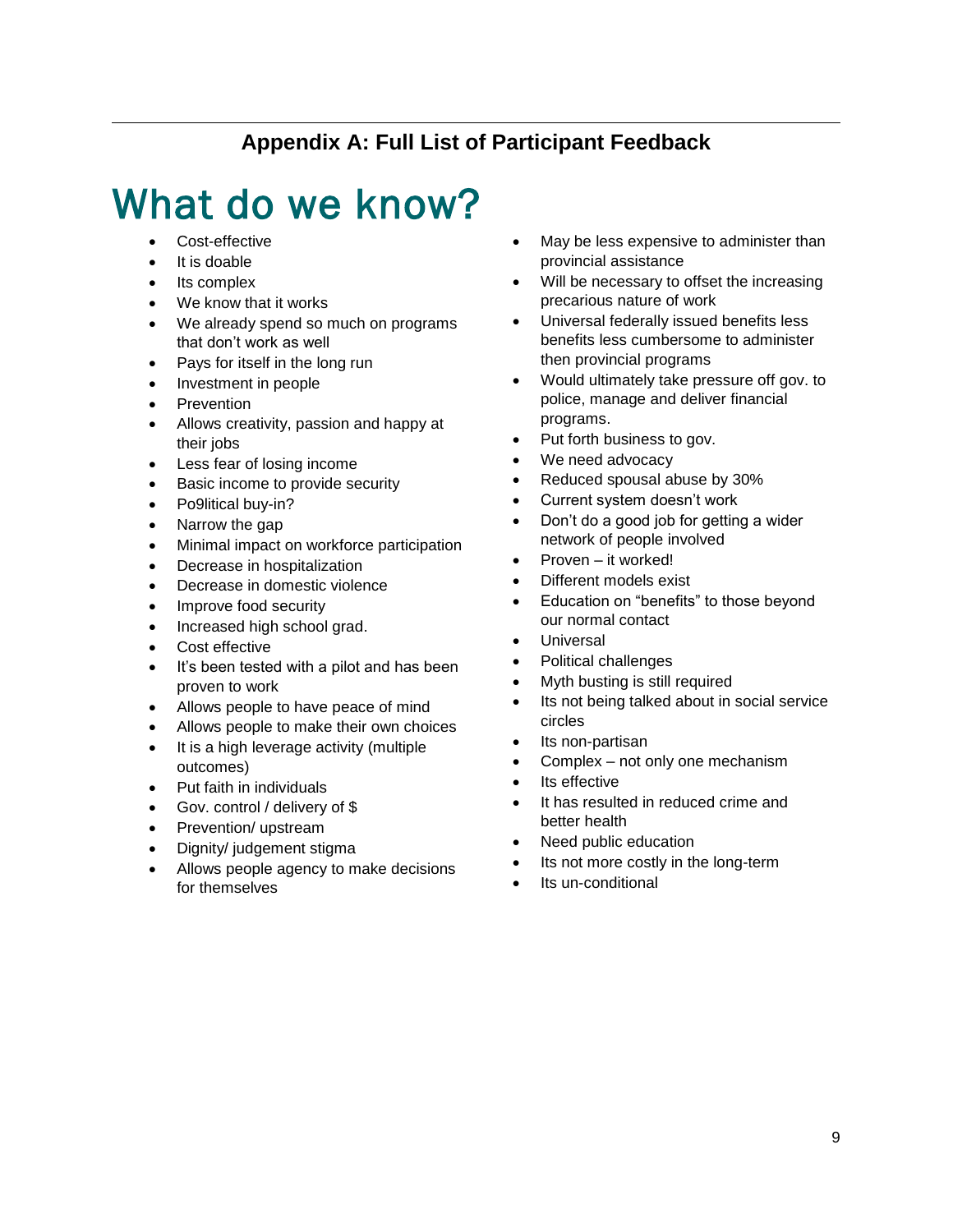# What do we want to know?

When to expect results

- Correlation vs causation
- How to sustain through gov. changes
- Cost of admirative piece
- Define a "Basic Income"
- The positive impact for all
- How do we get people who don't support that it is good for everyone?
- How to bring message wider?
- Why are people hesitating or resisting the implementation of B.I. across the country?
- What has stopped us from doing it already?
- What would change?
- How does this impact First Nation Population?
- How can it build community capacity?
- Proven long term benefits/ costs of BI
- **Delivery**
- Can we mobilize voters to force the issue in elections?
- Can it be done provincially, or does it need to be fed movement?
- How can we influence/ help people & decision makers learn and embrace the concept?
- How do we convince the decision makers?
- Wrong about paying more taxes
- Will it increase the cost of living?
- Job impact remove programs
- Service deliveries will be impacted for multiple departments.
- Increased taxation based on employment opportunities
- Where are we right now? Establishing a base line!
- What areas do we hope to impact?
- ESIC has "Explore basic income" as a priority action
- Why have we not moved forward with this already?
- How to convince others? Corporate Canada, and Political parties.
- To answer the questions on how to make it work right
- People that need it may not be aware of it
- How to make the change happen
- Which benefits / programs/ services current link to social services?
- It is not a free ride! Its opportunity
- Resistance to policy implementation
- Need evidence on health and well-being (change over time)
- What do job changes look like with program (people working in gov)
- Its not new money, we already have it
- What infrastructure is needed to provide the program?
- Most effective economics
- Need baseline data on health and wellbeing (we already have this)
- It's a distribution problem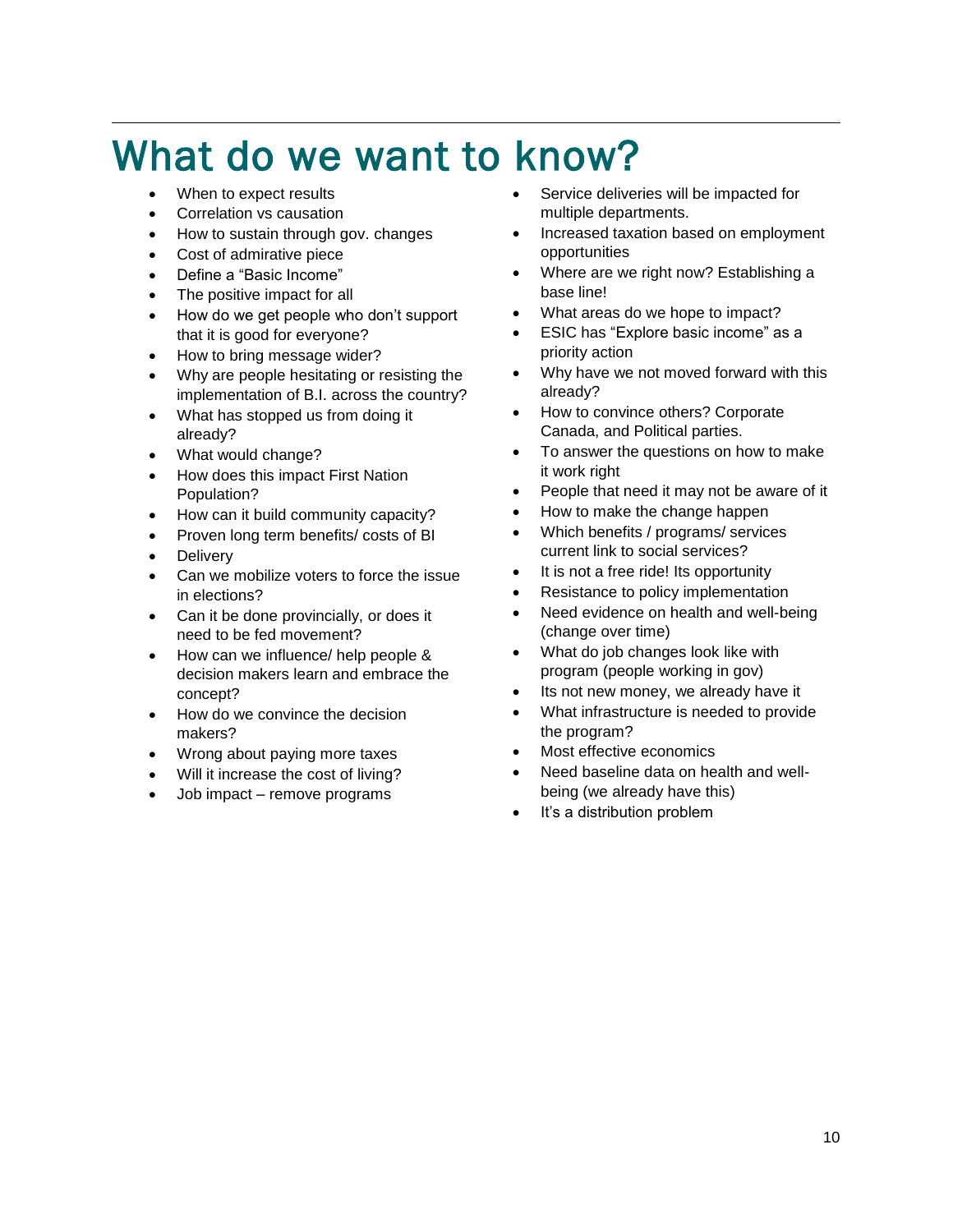# What is irrelevant? Distracting?

- Assumption about decrease in labor force participated
- Assumption that people won't spend money on appropriate things
- The stigma of acceptation a basic income
- Existing services for most living in poverty
- Self interest
- **Education**

- The distractions are the distractors
- Government brave enough to implement federally
- Tighten tax laws
- "It would cost too much"
- "People would take advantage"
- "People won't contribute"
- "It's a socialist idealist idea"
- What people spend it on?
- Focus on the picture not anomalies
- Universality don't focus on individuals
- Distraction "No one will work"
- Distraction "Four-year government change"
- Needs to be treated same as OAS, child benefits, supplement
- As to the federal program without political interferences
- To have the private sector on board
- Public opinion
- Fear/ concern that people will leave their employment and not contribute to society
- Leadership important that all departments/sectors own it
- Trivial details of someone's life
- It will be abused
- Lack of trust in people
- It will cost too much
- Who owns it we all do
- The symptoms of poverty
- Obstacles- the stigmas of poverty
- Heavy "Safe Guards"/ watch dog forms, etc.
- Government works will lose their jobs
- Ideology Puritan work ethic, humans are lazy
- Money is our only value system
- Stuff makes us happy
- Myth Corporations create jobs
- People will take advantage
- People won't want to work
- Opinions on how others are spending their income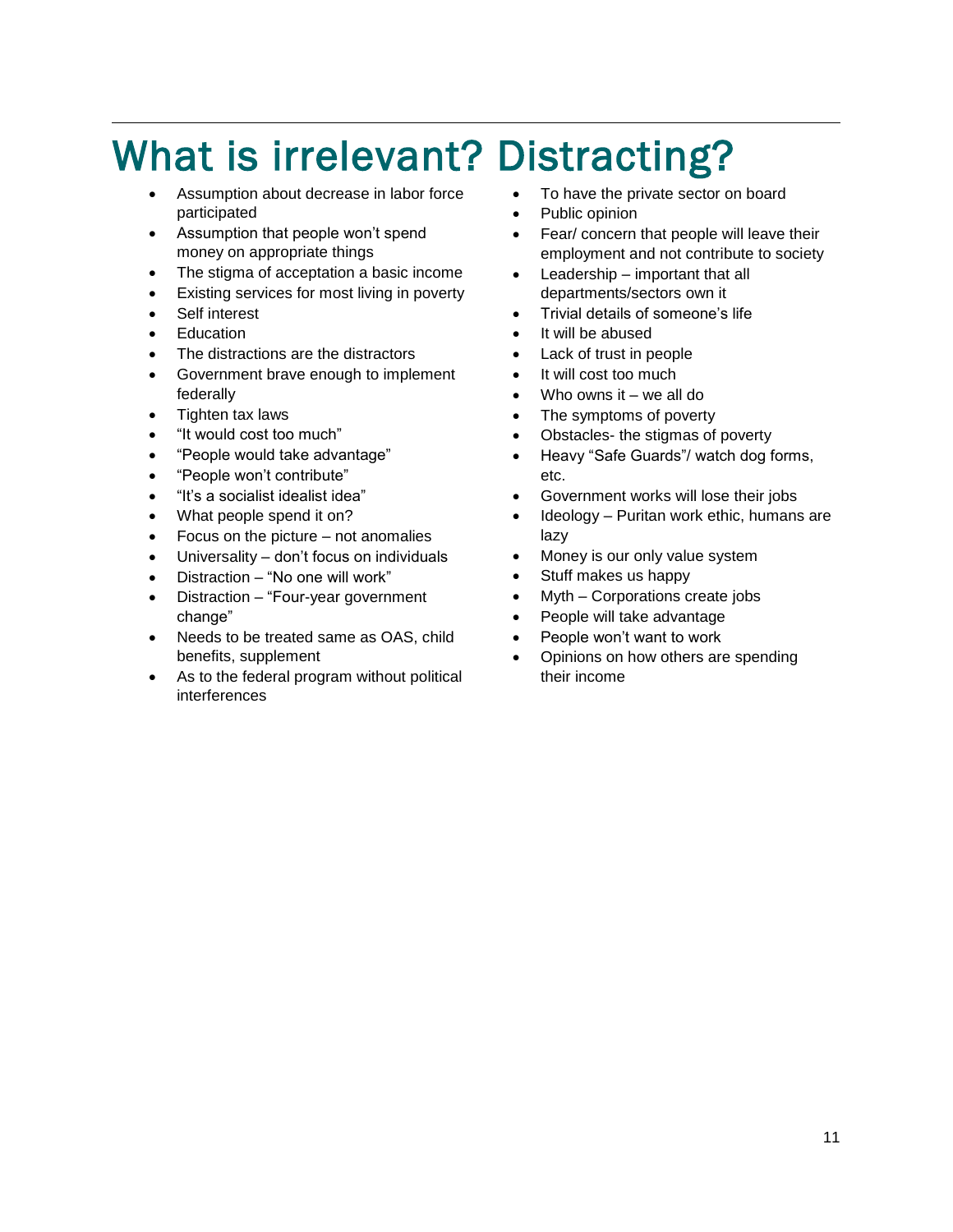# Why do we or don't we?

- Comparable to OAS to child benefit to reduce food insecurity
- Abusing the system

- How to ensure we have the strong community capacity to support change
- Need more info for service providers in order to best re-assess and redirect our services once such a program is implemented!
- Re-envision services provided by community agencies
- Restoring ourselves to heal, restore the planet
- Business plan?
- We have enough information to implement a federal policy, but decision on which system needs to be made
- Its administratively complex but if we did it with OAS and Child Tax Benefit we can figure it out
- CRA is long established and has system in place
- Need rebuttals to all the political push back
- Need more info on "needs" in order to establish the basic income amount
- We need info on impacts to other policies, jobs, well-being stats in order to informed educate public
- We don't need more studies  $-$  just public education
- Remember easier to sell as a "gain" not a "loss"
- Need to know which model is best for NB/ Canada
- No need for more "pilots", we already have proof of concept
- Use CTB, OAS as model to implement B.I.
- Implications with other programs  $E.I.,$ **OAS**
- Long term, above the political agenda
- How will we get corporate buy in?
- How will we de-stigmatize and reduce perceptions?
- What were the challenges with similar programs and how do we address them?
- How will we educate the gen. population and get people on board?
- Need culture change to proactive rather than reactive?
- Just do it
- Make universal vs population group focus
- Politician might need more info.
- Party politics
- The public might need more information to buy-in
- We don't require more information- just need to do it
- OSA & Child Benefit are not sufficient to make a large enough \$ impact – just help a bit, don't provide
- We need a convincing but simple econ. Breakdown for NB specifically. Then we just need to implement it.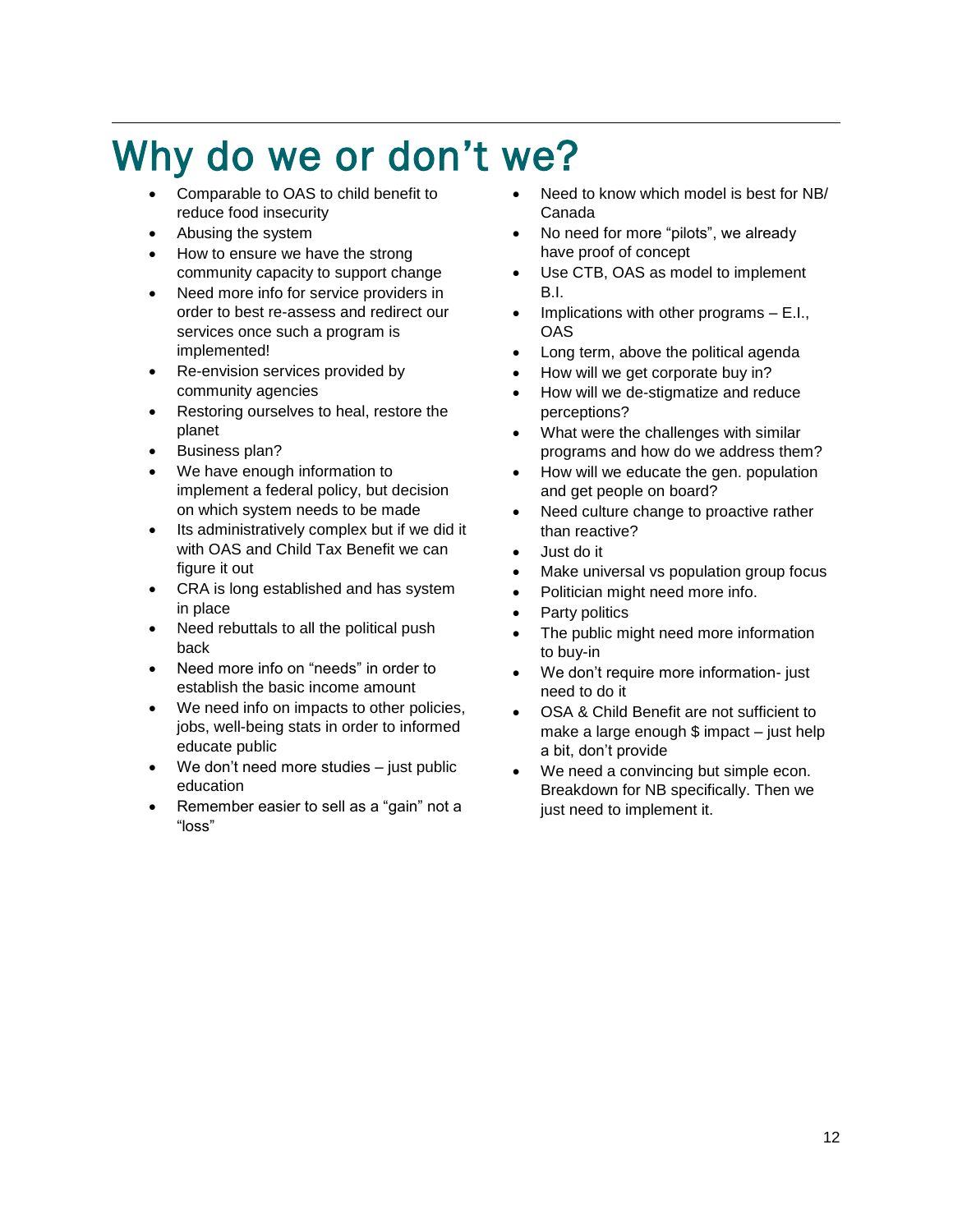# Fact/Health

- More people needing health services
- Mental health  $+$ / or addictions
- High child poverty
- Education drop out rate
- Family violence
- Youth safe home environment, more activities
- Homelessness
- More at food banks/ soup kitchens
- Elder Care Increase volunteer / home care
- Exodus of youth
- Food security
- Increased rates of poor dental hygiene
- Increase in 'working poor', people can't afford to stay home but costs of work are high (car, fuel, etc.)
- Ability to invest in themselves
- Government forms a barrier to accessing services (more people falling through the cracks because of process)
- Inequity of services between urban and rural environments (services more to cities and transportation is an issue)
- Oromocto Food Bank has seen a 38% increase in food bank usage in recent time
- Working conditions
- COPD rates
- Increase in stress
- **Transportation**
- Lack of transportation in rural areas
- Homelessness visible urban and invisible but existing in rural
- Lack of low-income housing
- Affordable housing
- Aging population with no pension
- **Mental wellness**
- Cost of medication
- Cancer rates
- Employment rates
- Education basic life skills and OTJ training
- Unemployment
- Economic growth brings associated challenges
- Incarceration rates
- Smoking rates
- Need for a food bank
- Chronic health conditions (Diabetic and COPD)
- Mental health service access and suicide rates
- Divorce and separation
- Domestic violence
- 1 in 3 NB's has multiple chronic diseases
- Tent city
- **Obesity**
- Food bank usage
- Opening a new 130 bed shelter
- Food insecurity
- Access to appropriate and safe and affordable housing
- Homelessness
- Lack of appropriate services (mental health)
- Youth / population leaving NB for jobs
- Urbanization
- Increase in youth homelessness
- 15% food insecurity Moncton
- Isolation (large geographic area)
- Employment stability
- Leisure access
- Family dynamic
- Mental health
- **Education level**
- Attraction of newcomers
- **Literacy rates**
- Working poor
- Unemployment and under employment
- Shortage of affordable housing, especially rural regions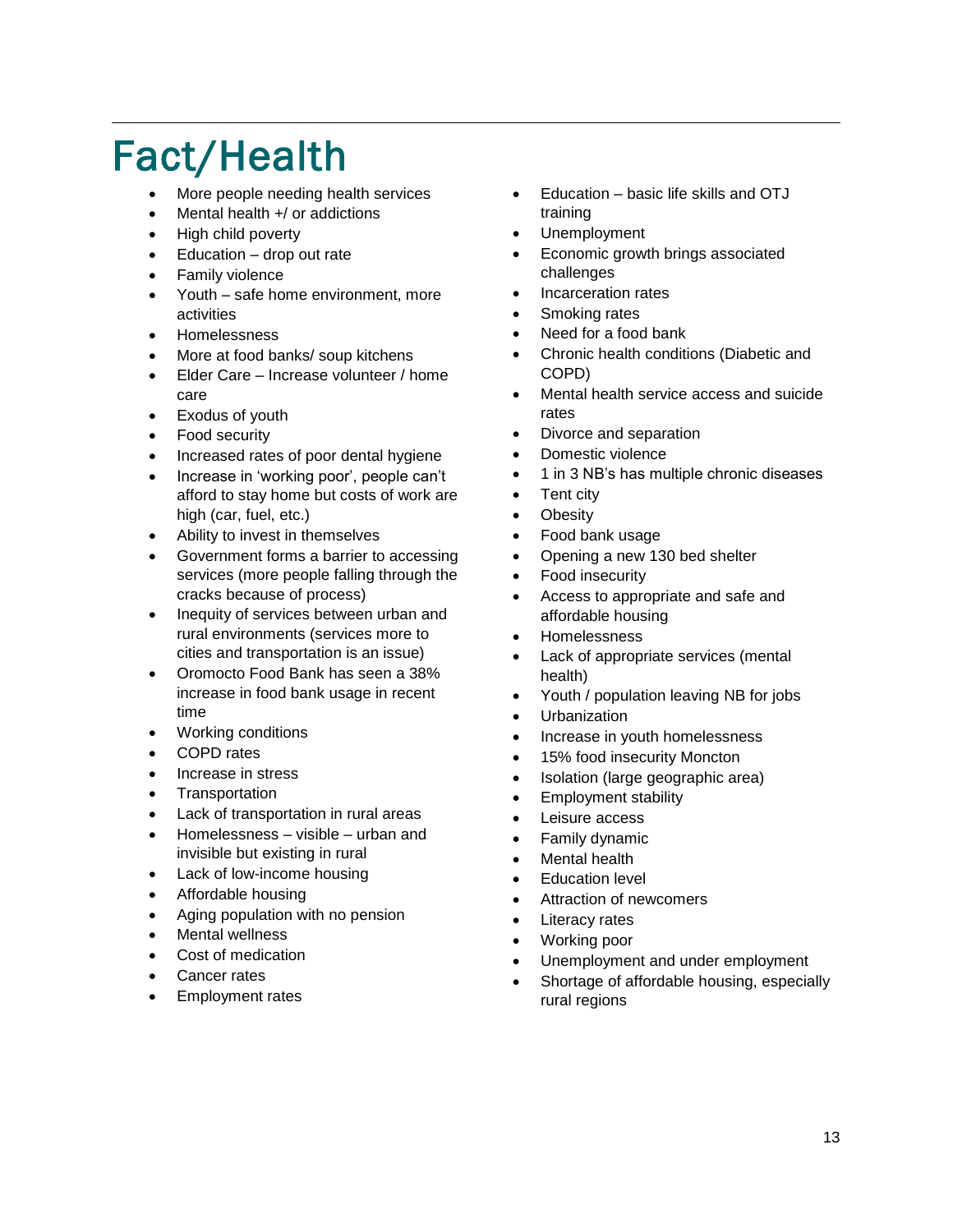# Community Member

- People without vehicles
- Working poor

- Rural communities (enabling growth of rural NB by allowing transportation costs)
- Migration back to rural community
- **Students**
- Elderly people
- A senior in a homeless shelter
- Unemployed/ people who have gone out west for work out of necessity
- Single parents
- People with disability without basic needs
- Social workers
- **Everybody**
- Poor person with cancer living with her abusive, addicted son because she has to
- Homeless
- People who are not paying into pension plans
- Homeless with mental illness and addictions
- Rural stable income source
- Single parents
- A mother and kids at a soup kitchen
- Young pregnant woman and team mom services
- Business increase consumer base at local level
- Privileged because less crime
- Universal benefit for the community
- Some below a certain invoice level will benefit more but all do benefit
- Single parent families
- Food bank client
- Person on welfare and want a higher education
- Homeless guy with guitar
- Recent widow who has lost husbands income
- Soup kitchen clients
- Post secondary students
- Long term illness patients and family members
- Addiction and mental health clientele
- Immigrants and refugees
- Students
- Health care workers
- Service providers
- Kids
- Woman and other minorities
- We have seen it already benefit seniors
- Me, and my family and friends
- **Newcomers**
- **Entrepreneurs**
- Those not capable of working (for whatever reason)
- Everyone
- Children
- Physical/ mental disabilities
- **New Canadians**
- My son who has a disability
- All clients / see in my job as employment counsellor
- Friend with schizophrenia
- Intellectual challenged individual
- All children
- Lady in wheelchair
- Those needing dental care
- Individuals with intellectual disabilities and family
- Homeless man looking for work, but unable to find a job and living on the street
- Seasonal employees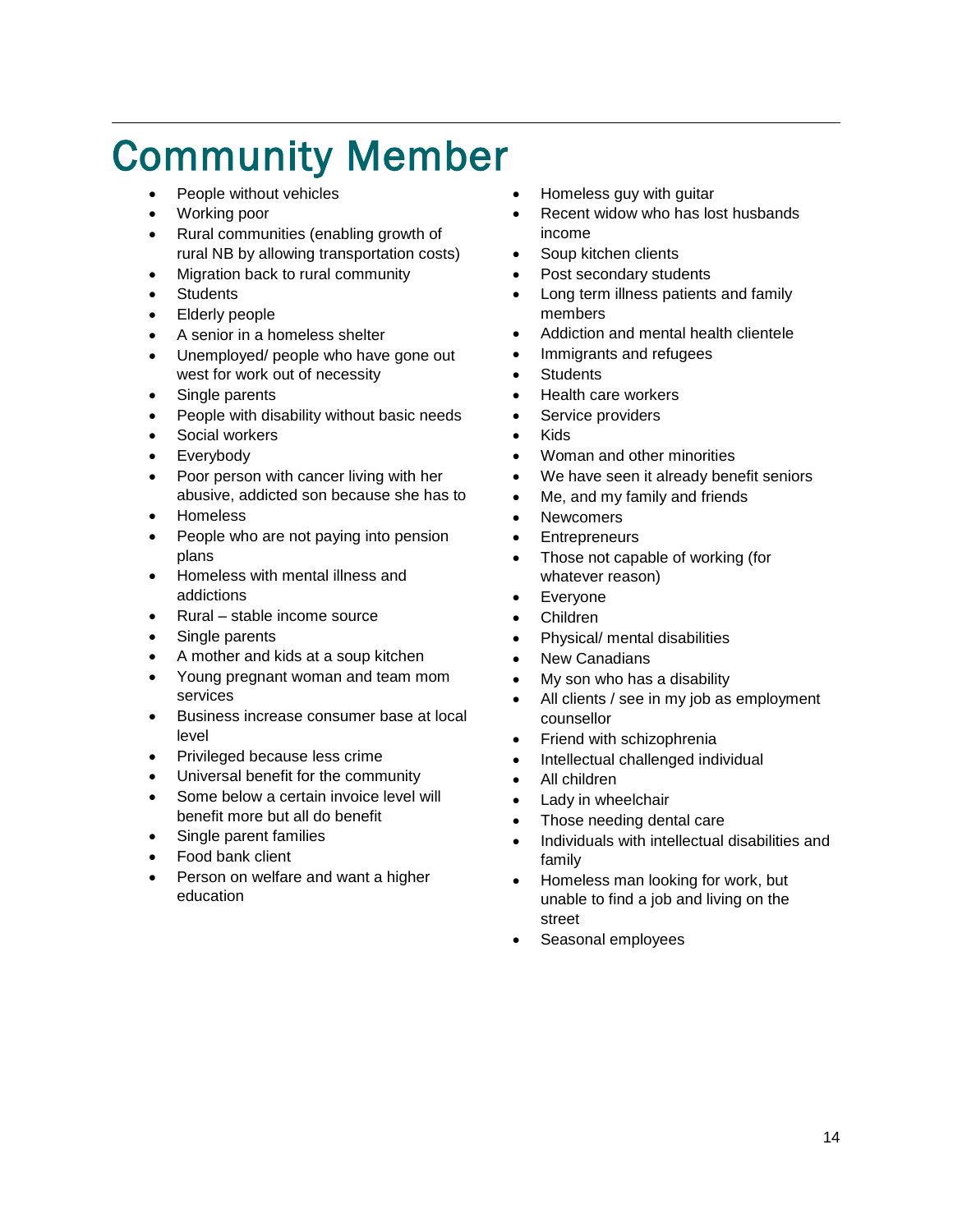### Value

- The belief of the connective good
- Compassion
- Human rights
- Young people fleeing violence
- Dignity
- Respect for the different choices of others
- Meaningful growth
- Louis Robichaud "Equal Opportunity for ALL"
- Trust that individuals / families know how to best spend \$
- Motivating
- Equality
- Self-determination
- **Integrity**
- **Wellness**
- **Security**
- **Control**
- **Opportunity**
- Choice/ agency
- Empowerment self-esteem
- Education
- **Justice**
- Self-actualization
- Education possibilities
- Allow everyone to develop their gifts/ purpose
- Everyone has something to contribute/ has a place
- **Inclusion**
- Respect
- **Caring**
- **Compassion**
- **Equality**
- **Understanding**
- Purpose
- Health
- Education
- **Safety**
- Self value and self esteem
- Increased community capacity
- Recovery
- Hope
- Anti-discrimination
- Everyone has something to contribute
- Self-worth
- Change in perspectives
- We are independent
- **Stability**
- **Fairness**
- Get my life back in order
- Sense of belonging
- Wellness
- Available and applies to everyone
- Build community capacity
- Creativity
- **Entrepreneurship**
- Right to live a life that is safe, secure, optimized and happy
- Re-distribution of skills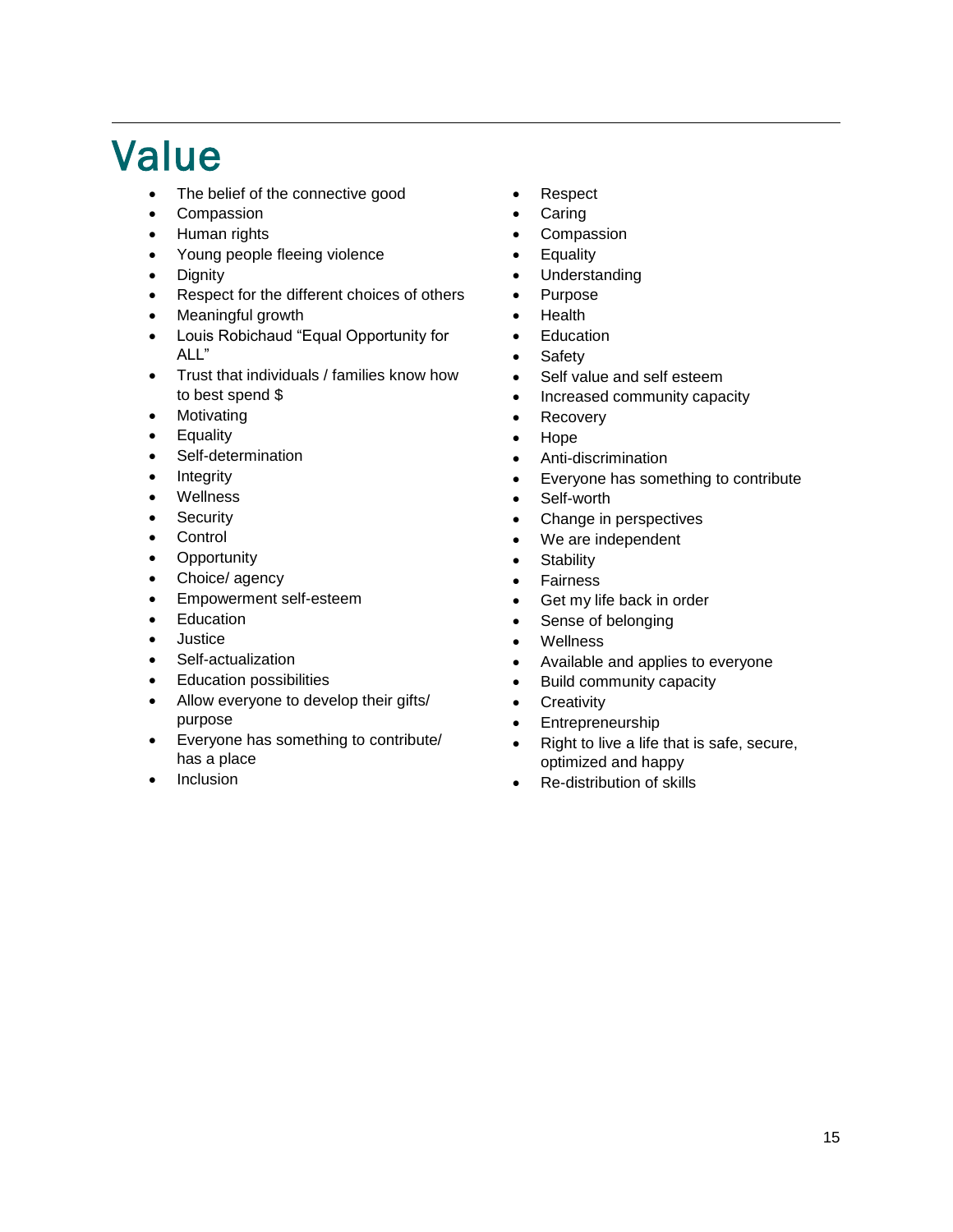# Influential Voice

- Sen. Nancy Hartling (Moncton)
- Retailers

- **Seniors**
- Director of local NGOs
- Musicians/Artists
- Dr. Sarah Gander
- **Educators**
- Parks and recreation
- MLA
- Faith groups
- Don Darling (Mayor of SJ)
- MP/Senator
- City/ Town/ Village Councillor
- Base Commander (CFB Gagetown)
- Indigenous Value system already exists
- Mental health with Health Authority
- Cathy Rogers
- Chamber of Commerce
- Physicians
- Community Leaders
- Non-Profits
- Public Health
- Youth
- Retired groups
- Ministerial team (church)
- Mayor
- Community Health Centre
- Strong volunteer community members
- **Unions**
- Bloggers Opinionates
- City councillor
- Krysta Cowling
- **Professor**
- Public Health
- **Economists**
- DSD
- **University**
- Greater Fredericton Social Innovation
- Business District Associations
- Neil E.
- Common front for social justice
- ESIC
- Nurses Union
- NB Business Council
- Large Business'
- Big Corporation Irving/ McCain)
- We don't have one in our community
- Influential business... but need to educate to see the benefits
- Regular people
- Youth
- **Blaine Higgs**
- Food banks
- **Senator**
- People with lived experience
- David Coone (MLA)
- Bernard Lord
- Frank McKenna
- People living iit
- **Seniors**
- Jean Dabe
- Robert Irving
- John & Leslie Manship (Spielo)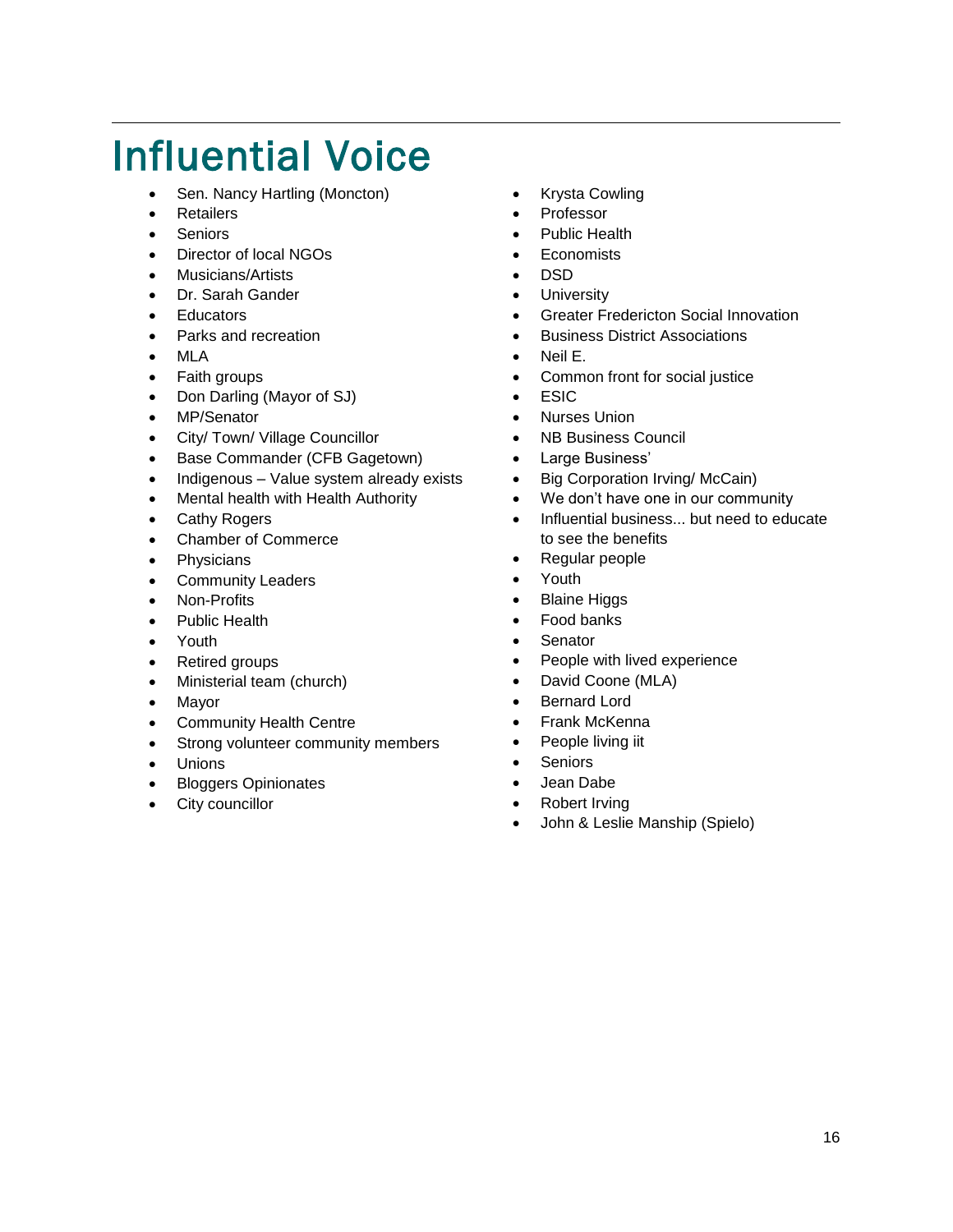# Support?

- Link cost of programs with reduction of/other in programs
- Where to start? Lack of understanding
- Silent majority
- May not be fully educated on BI
- Different values
- Overwhelm
- Cost of transition
- Four-year term politics cost to institute would show initial deficit
- Fear of change/ unknown
- Support of voters
- Ethical leaders who stand by their principles
- **Ignorance**
- Competing interests
- **Misconception**
- Idea that people should help themselves and not get a handout
- Could alternate the burden of systems
- Makes good economic sense
- Politician has an understanding because of lived experience with poverty
- Seen as impossible without federal leadership
- Frame the issue as a gain vs a loss
- Invest in your people
- Lack of altruism
- Could be more efficient/cost effective way to distribute funds
- Fed/ prov. Jurisdictional complexities
- Wouldn't limits career growth, might out them out of a job, corporate influence, too much work, too complicated, myth busting, can't afford, people are lazy
- Would lived experience, community growth, buy local multiplier effects (move \$ in community)
- Would support people who are less fortunate to live in a better society
- May not understand the impact
- Lack of public support
- Votes
- Fear of failure
- Fear of not being supported by minority
- Believes in basic human rights
- Influential voice of persuasion/ not enough public push
- Fear of change
- Not their mandate
- What will it cost  $us not$  in budget
- Not well informed
- Educated on topic
- Shouting/ convincing/ clarifying BI and benefits
- Re-election over rides common sense
- What is the win for anyone in politics?
- Requires broad public support
- Might support a redistribution of power
- They don't see the benefit
- Too many women would leave their husbands
- They must see a direct impact on their lives and/ or livelihoods
- Voter opposition
- How to define the criteria
- Cost
- Competing demands
- No lived experience
- **Other priorities**
- Complex issue
- Political affiliations
- Time constraints
- Strong business case
- Faith and willing to take a change
- Municipal/ provincial/ federal gov. all on board
- People over pipelines
- Would long term vision